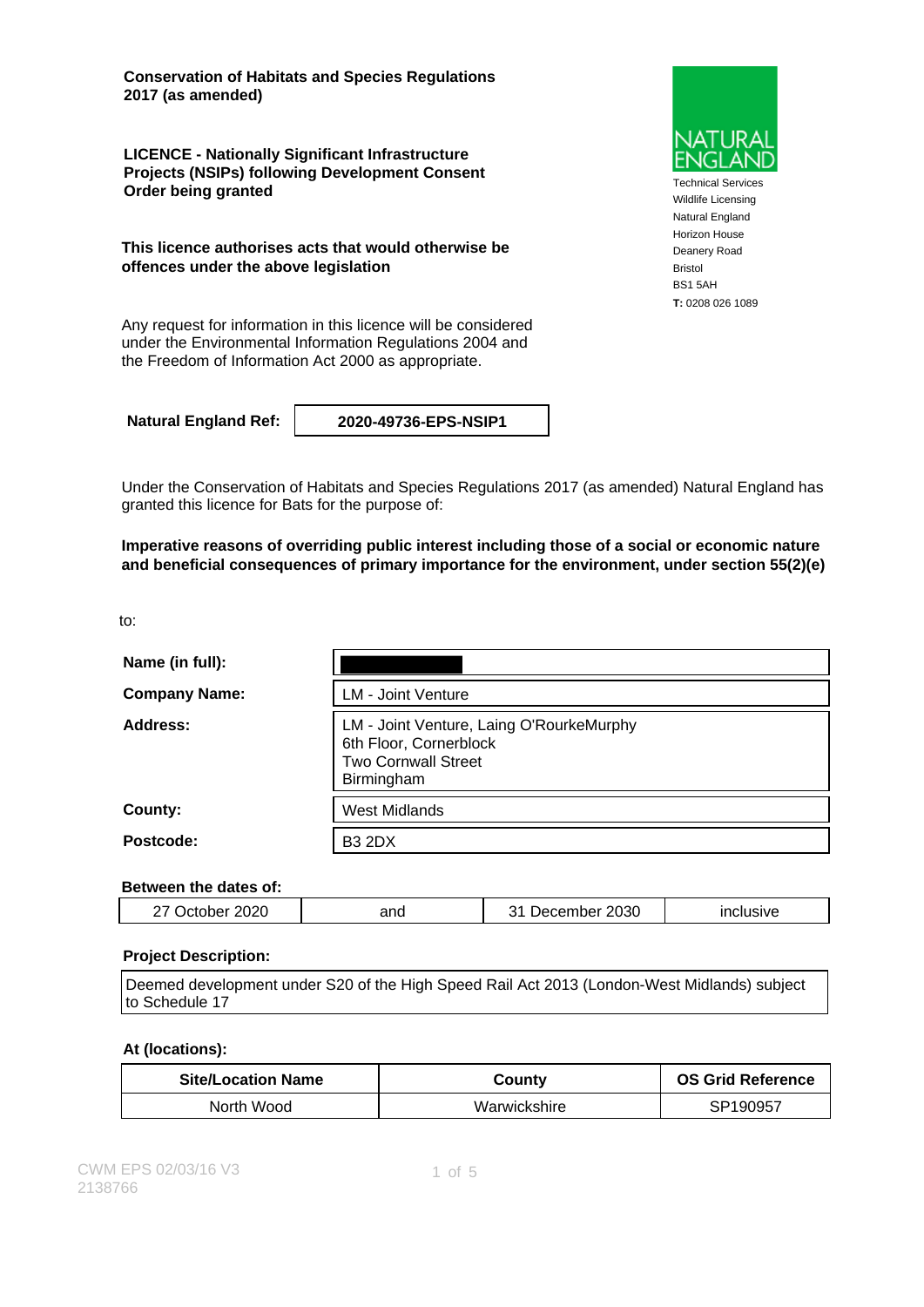#### **For the following Species; activities and methods:**

| <b>Species Common Name</b><br>(Taxonomic Name)    | <b>Activity</b>                                          | <b>Method</b>                                                                                                                                                                                                     |
|---------------------------------------------------|----------------------------------------------------------|-------------------------------------------------------------------------------------------------------------------------------------------------------------------------------------------------------------------|
| Common pipistrelle<br>(Pipistrellus pipistrellus) | Capture; Destroy resting<br>place; Disturb; Transport    | By endoscope; By hand; By static hand-<br>held net; Destructive search by soft<br>demolition; Mechanical demolition;<br>Temporary exclusion by one way door or<br>valve; Temporary obstruction of roost<br>access |
| Daubenton's<br>(Myotis daubentonii)               | Capture; Destroy<br>breeding site; Disturb;<br>Transport | By endoscope; By hand; By static hand-<br>held net; Destructive search by soft<br>demolition; Mechanical demolition;<br>Temporary exclusion by one way door or<br>valve; Temporary obstruction of roost<br>access |
| Soprano pipistrelle<br>(Pipistrellus pygmaeus)    | Damage resting place;<br>Disturb                         | Disturbance by noise or vibration                                                                                                                                                                                 |

#### **For the following licensable activities and maximum numbers:**

| <b>Licensable Activity</b> | <b>Permitted Species</b><br><b>Common Name</b> | <b>Maximum Number</b>                   |
|----------------------------|------------------------------------------------|-----------------------------------------|
| Capture                    | Common pipistrelle                             |                                         |
|                            | Daubenton's                                    | 5                                       |
| Damage resting place       | Soprano pipistrelle                            | See Additional Condition for<br>details |
| Destroy breeding site      | Daubenton's                                    | See Additional Condition for<br>details |
| Destroy resting place      | Common pipistrelle                             | See Additional Condition for<br>details |
| Disturb                    | Common pipistrelle                             | Not Specified                           |
|                            | Daubenton's                                    | Not Specified                           |
|                            | Soprano pipistrelle                            | Not Specified                           |
| Transport                  | Common pipistrelle                             | 1                                       |
|                            | Daubenton's                                    | 5                                       |

# **PLEASE NOTE**

The maximum number(s) stated in the above table refers to the maximum number of individuals of the stated species that can be captured or transported under the terms of this licence and the maximum number/s of resting places or breeding sites that can be damaged or destroyed under this licence (if applicable). Maximum numbers cannot be specified and do not apply to disturbance activities. Where applicable, please also refer to the special conditions outlined in your licence Annex for further details on how this/these maximum number(s) applies/apply to the activities permitted under your licence.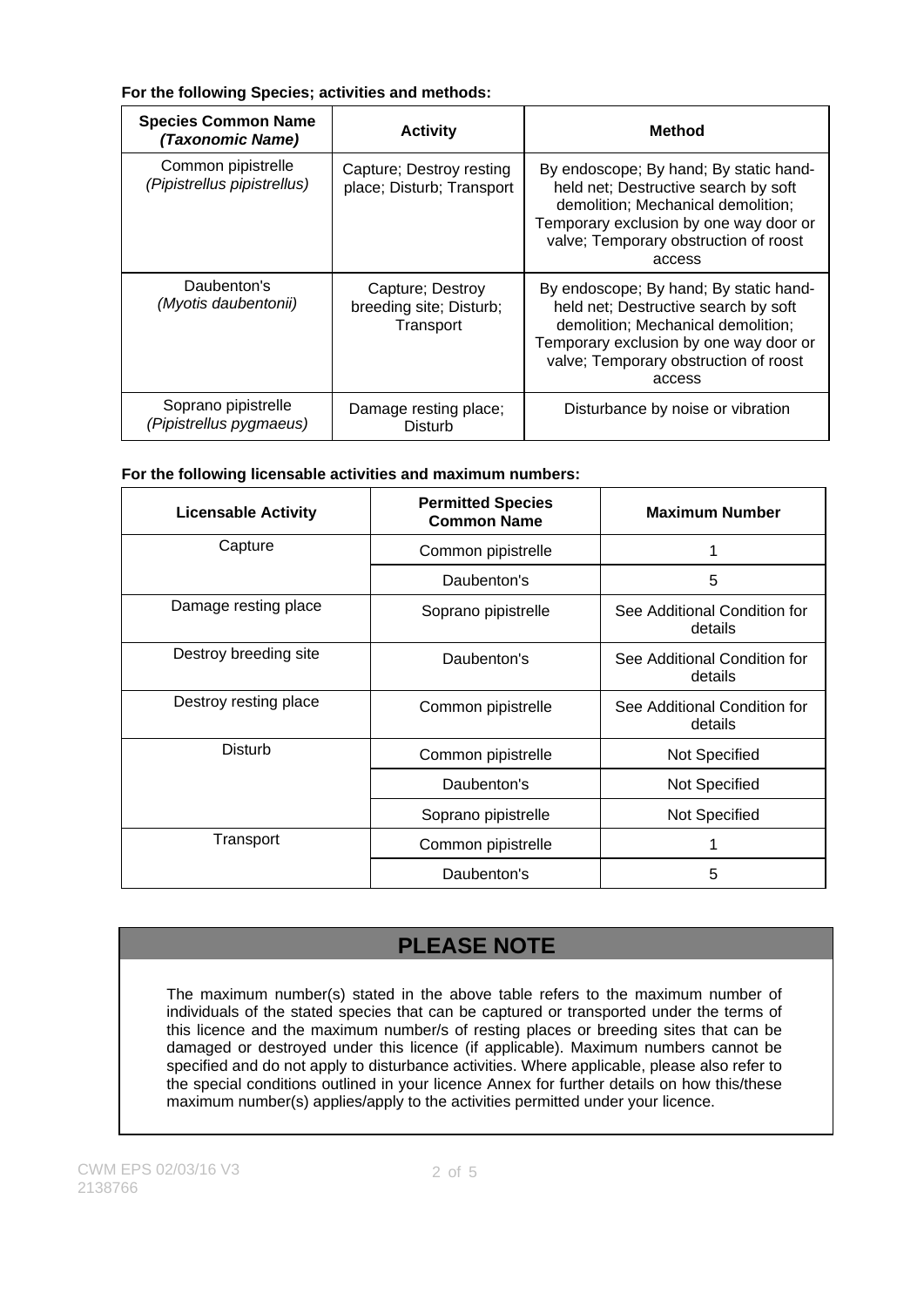**This licence is granted subject to the licensee, including servants and named agents, adhering to the conditions and notes specified below and to the activities agreed in the Method Statement, or Annex and Work Schedule, between the licensee and Natural England. The Method Statement, or Annex, for the mitigation scheme is appended to this licence. The following person is authorised to act on behalf of the licensee:**

| <b>Consultant Name:</b> |                                        |       |                 |
|-------------------------|----------------------------------------|-------|-----------------|
|                         |                                        |       |                 |
|                         |                                        |       |                 |
| County:                 |                                        |       |                 |
| Postcode:               |                                        |       |                 |
|                         |                                        |       |                 |
|                         |                                        |       |                 |
| Signature:              |                                        | Date: | 27 October 2020 |
|                         | (for and on behalf of Natural England) |       |                 |

### **WARNING**

- **This licence authorises acts that would otherwise be offences under the Conservation of Habitats and Species Regulations 2017 (as amended). Any departure from the conditions relating to this licence may be an offence under that legislation;**
- **This licence conveys no authority for actions prohibited by any other legislation;**
- **This licence can be modified or revoked at any time by Natural England, but this will not be done unless there are good reasons for doing so. The licence is likely to be revoked immediately if it is discovered that false information had been provided which resulted in the issue of the licence.**
- **Bodies corporate and their directors/secretaries are liable for offences under the Conservation of Habitats and Species Regulations 2017 (as amended).**

### **LICENCE CONDITIONS**

- 1. The licensee is responsible for ensuring that operations comply with all terms and conditions of the licence.
- 2. While engaged in the activities to which this licence applies the licensee shall make a copy of the licence (including any Annex and Work Schedule if applicable) available for inspection on each site where the activities are taking place and shall produce it on demand to any constable or an officer of Natural England.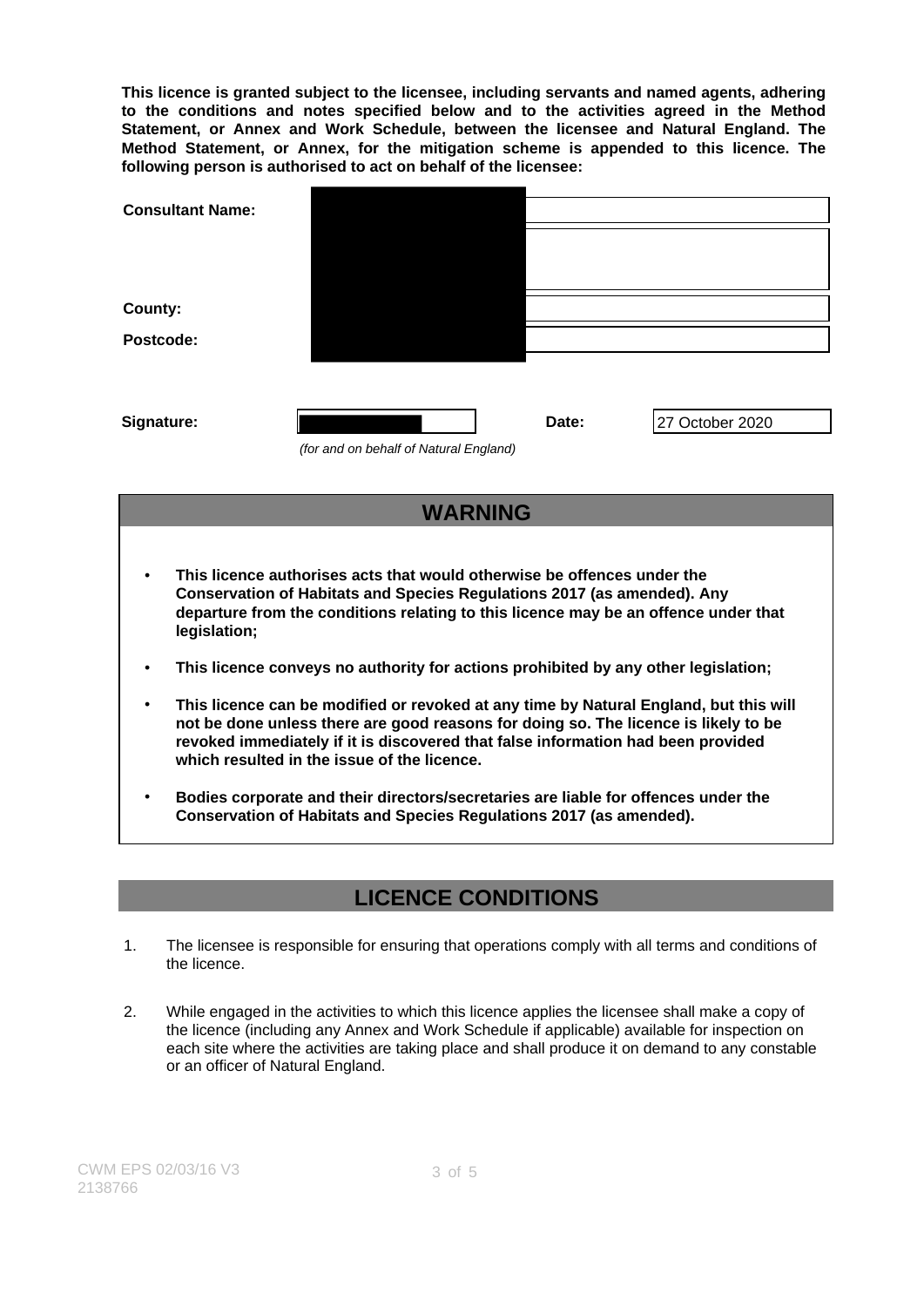## **LICENCE CONDITIONS**

- 3. No agent of the licensee shall carry out any of the activities to which this licence (including any Annex and Work Schedule if applicable) applies unless authorised in writing by the licensee, appointing them the licensee's agent. The agent shall make a copy of the authorisation available for and shall produce it on demand to any constable or officer of Natural England.
- 4. The licensee must submit a written report of actions taken under the licence (including any Annex and Work Schedule if applicable), even if no action is taken, and send it to the Natural England officer at the address shown at the top of the report form, to arrive not later than 14 days (two weeks) after the expiry of the licence. Failure to make reports may result in the licence being revoked and/or the refusal to grant subsequent licences. Please note some licences may have additional reporting requirements specified in an attached Annex.
- 5. It is a condition of the licence (including any Annex and Work Schedule if applicable) that any post development monitoring data (e.g. survey data and habitat assessment) including nil returns are submitted to Natural England to arrive no later than 14 days (two weeks) after the expiry of the licence or as specified in any Annex. Post development survey data (except nil returns) must also be sent to the relevant Local Biological Records centre within this time period.
- 6. A person authorised by the licensee shall provide him/her with such information as is within his/ her knowledge and is necessary for the report, which the licensee is required to make to Natural England.
- 7. The licensee shall permit an officer of Natural England, accompanied by such persons as he/ she considers necessary for the purpose, on production of his/her identification on demand, reasonable access to the site for monitoring purposes and to be present during any operations carried out under the authority of this licence for the purpose of ascertaining whether the conditions of this licence are being, or have been, complied with. The licensee shall give all reasonable assistance to an officer of Natural England and any persons accompanying him/her.
- 8. The licensee, including servants and named agents, must adhere to the activities; the licensable methods; the numbers per species (if relevant) and the timescales agreed between the Licensee and Natural England in the Method Statement or, if applicable, in the Annex and Work Schedule attached to the licence.
- 9. All activities authorised by this licence, and all equipment used in connection herewith shall be carried out, constructed and maintained (as the case may be) so as to avoid cruelty, unnecessary injury or distress to any species covered by this licence.
- 10. Methods used in connection with the execution of this licence must comply with the relevant published mitigation guidelines, unless otherwise agreed with Natural England.
- 11. Good practice and reasonable avoidance measures must be followed at all times.
- 12. All records are to be made available for inspection at any reasonable time by Natural England.
- 13. The licensee and named ecologist are responsible for all activities of the persons they have appointed in connection with this licence.
- 14. It is a condition of this licence that you must have obtained prior consent from all landowners and/or occupiers before commencing any activities that are authorised by this licence.